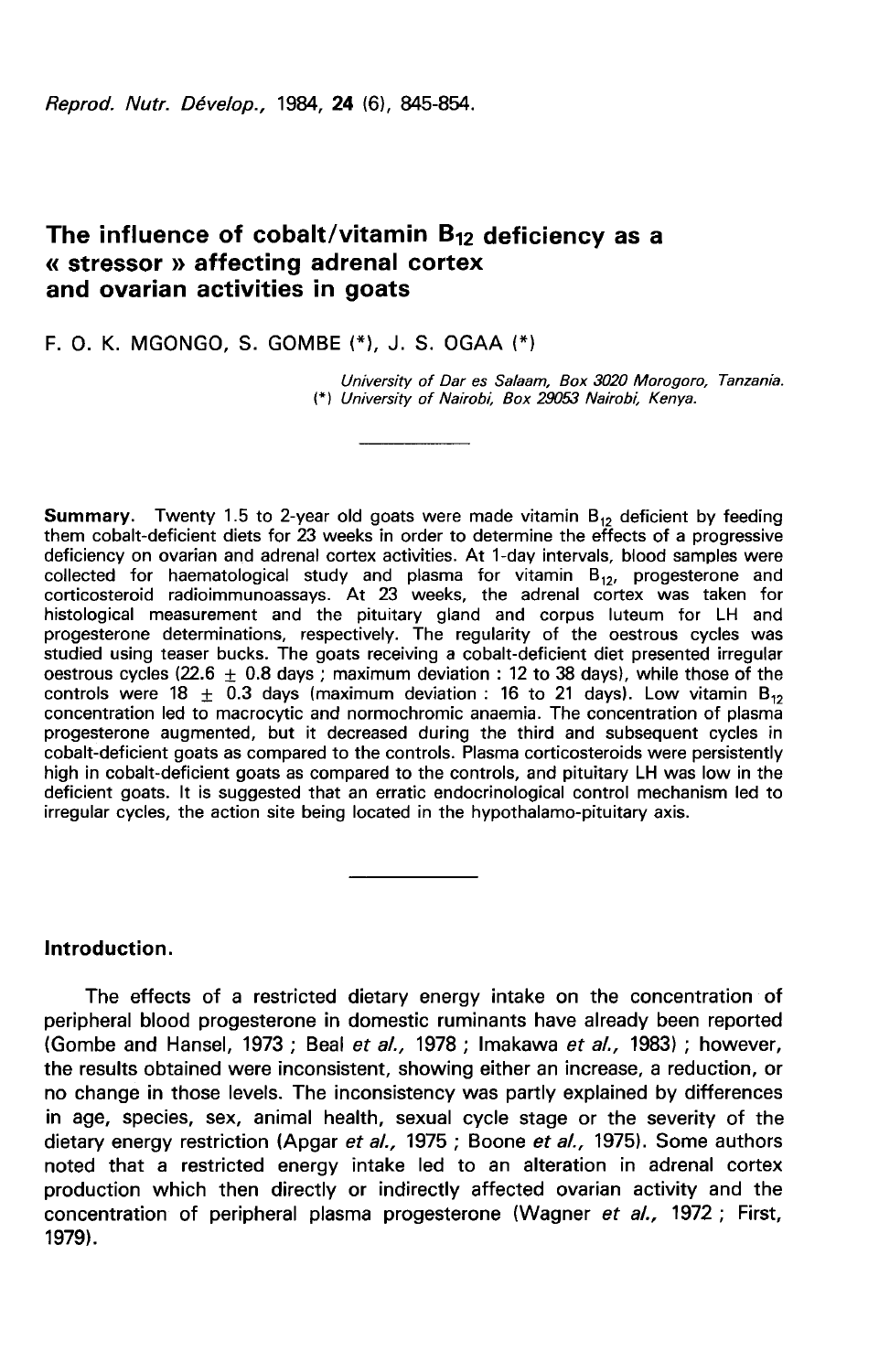Few studies have been made of the endocrinology of abnormally long oestrous cycles during the transitory period from the cyclic to the anoestrous state in cows, ewes or goats on restricted dietary energy intake. Recently, Imakawa et al. (1983) suggested that the endocrinological factors, and not ovarian function, were responsible for the development of anoestrus.

Cobalt deficiency in ruminants is a vitamin  $B_{12}$  deficiency as well as a slowdeveloping energy deficiency (Underwood, 1977). It is therefore interesting to carry out studies in ruminants concerning the effects on reproduction and endocrinology of a very slow, but progressive, energy deficiency (Mgongo et al., 1981).

The aim of the present study was to determine the effects of a low cobalt diet on stress in goats and to point out the role of adrenal cortex activity on ovarian function and oestrus cyclicity.

# Material and methods.

Twenty East African short-horned normocyclic goats (1.5 to 2 years old) weighing 21 to 24 kg were divided randomly into two equal groups, a control group (A) and an experimental group (B). The goats were adapted to the experimental environment for 2 1/2 months. For a period of 23 weeks, they were given a cobalt-deficient diet (less than 0.01 mg/kg dry matter) containing mainly Rhodes grass (Chloris gayana) hay (Boone et al., 1975). This diet provided 885 g of total digestible nutrients and 54 g of digestible protein per goat and per day. To prevent cobalt deficiency, the control animals received 1-g cobalt oxide bullets every 3 weeks. This ration, prepared according to Morrison standards (Morrison, 1961), exceeded maintenance requirements, and the amounts of the other dietary components (cobalt excepted) were approximately the same in both diets. Water was offered ad libitum.

All feed analyses, including that of the cobalt levels, were made according to the methods recommended by the Association of Analytical Chemists (AOAC, 1970).

Oestrous activity was observed daily and teaser bucks were used to aid in oestrus detection. The goats were weighed weekly and blood samples were collected every 2 days during the first month and at 2-day intervals thereafter. To show the severity of vitamin  $B_{12}$  deficiency, red blood cells, haemoglobin and packed cell volume were measured using an haemoglobinometer (Mgongc et al.,  $1981$ .

Plasma vitamin  $B_{12}$  was determined using a competitive inhibition radioimmunoassay kit (Batch N° NEA 065, New England Nuclear, USA).

The competitive protein binding assay originally described by Murphy (1967) and Bassett and Hinks (1969) and validated by Mgongo (1979) was adapted and used for determination of the plasma corticosteroid concentration. Cortisol binding globulin (CBG) was obtained from third trimeter serum. In our tests, one ml of CBG (1 : 3 000 dilution) cross-reacted with cortisol (35 %) and corticosterone (42 %) ; all values have been given in total plasma corticosteroids.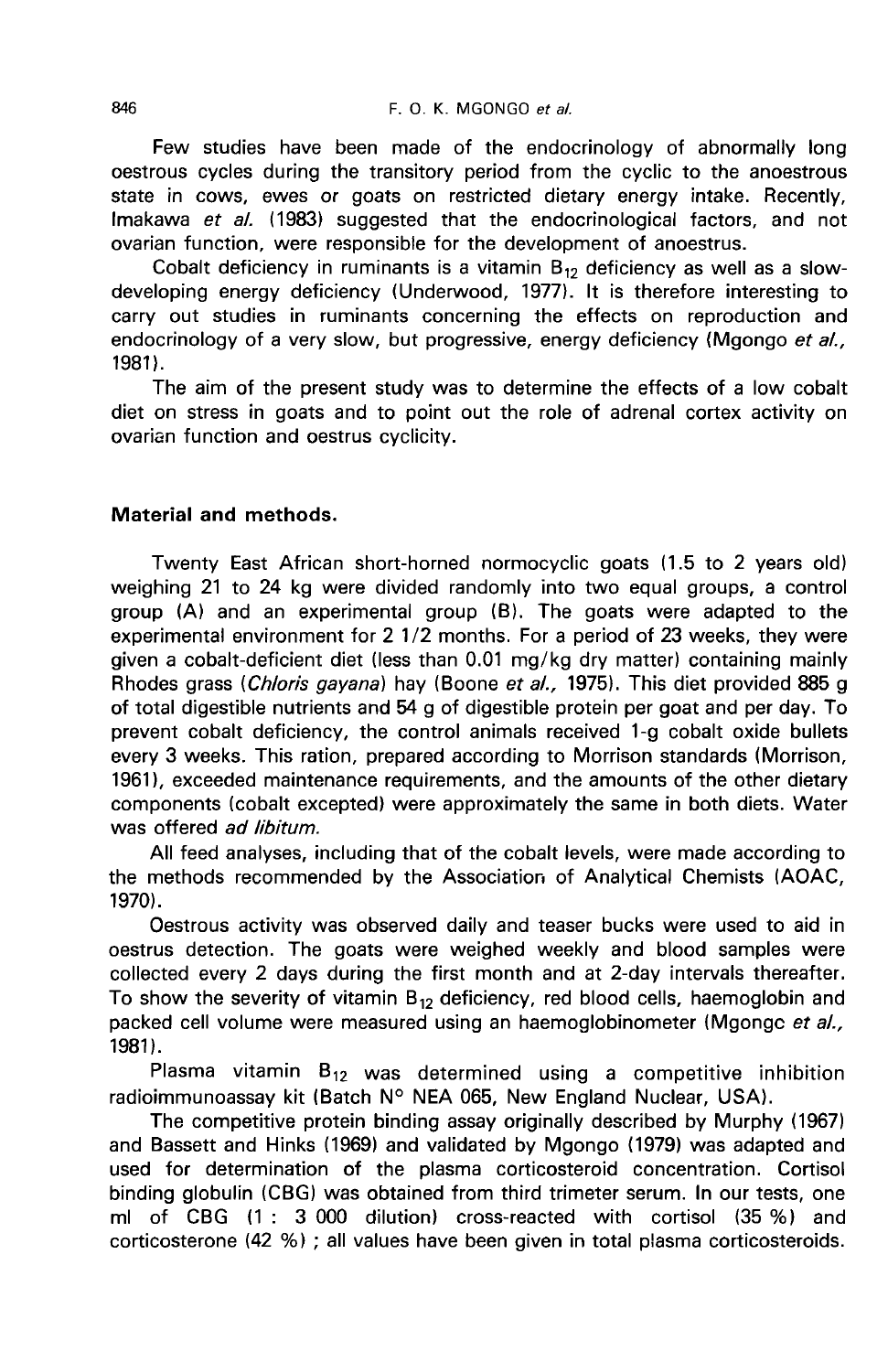Standard corticosterone and tritiated corticosterone (1 $\alpha$ , 2 $\alpha$ , <sup>3</sup>H), were obtained<br>Standard corticosterone and tritiated corticosterone (1 $\alpha$ , 2 $\alpha$ , <sup>3</sup>H), were obtained from Guy E. Abrahams, California and the Radiochemical Centre, Amersham, UK, respectively. The intra and inter-assay coefficients of variations determined were below 8 and 10 %, respectively.

Progesterone was determined using the radioimmunoassay reported by Gombe (1977) for our laboratory. The intra and inter-assay coefficients of variation were below 9 %.

At 23 weeks, all the goats were slaughtered and the ovaries, adrenal and pituitary glands were collected and weighed. The corpora lutea, isolated after removal from the ovaries according to Simmons et al. (1976), were later analysed to determine their progesterone content. The pituitary glands were homogenized separately in ice-cold, double-distilled water and a small aliquot of each homogenate was diluted for LH assay. The adrenal glands were processed for histologic examination ; the cells and different zones of the adrenal gland were measured with a calibrated binocular micrometer (Leitz, Wetzlar, Germany). To limit inherent error when selecting the sections, 200 different sections were made. The measurements as well as the statistical mean and standard error of the mean were taken as true values of the thickness of a particular zone.

Statistical analysis was carried out using the analysis of variance and Student's t-test according to Snedecor and Cochran (1967). Hormone concentrations were compared by peak values and by areas below the curve. Progesterone concentration in ng/ml was plotted as the ordinate and the duration of the oestrous cycles as the abcissa. The correlations were calculated to evaluate the relationship between weight loss in goats and the number of days before cessation of cyclic activity during the experiment.

#### Results.

Feeding a cobalt-deficient diet to goats resulted in a decrease in body weight and a macrocytic and normochromic anaemia. More details of the results are reported on table 1 and figures 1 and 2.

The distribution of the duration of the oestrous cycles (fig. 3) showed frequent irregular cycle length in cobalt-deficient goats. The mean ( $\pm$  SEM) cycle length for the control goats in the 80 cycles exhibited during the 23 weeks of the experiment was 18.52  $\pm$  0.23 days with a range of 16 to 21 days, whereas the cobalt-deficient goats in 69 cycles showed a mean of 22.57  $\pm$  0.78 days with a range of 12 to 38 days. The 35 cycles occurring from the 9th to 23rd weeks of the experiment (i.e. immediately before cessation of cyclicity) showed a mean of 25.67  $\pm$  5.61 days and irregular duration ranging from 15 to 48 days. 55 % of the cobalt-deficient goats had cycles longer than 21 days and 40 % had cycles of less than 10 days ; cycle length was normal in only 5 % of the goats. The cycle lengths of the control animals and those exhibited by deficient goats in the first 9 weeks showed no difference. In both groups only 25 % of the animals had cycle lengths of 21 days or longer and, unlike during cobalt deficiency (9 to 23 weeks), unusually prolonged cycles were virtually absent.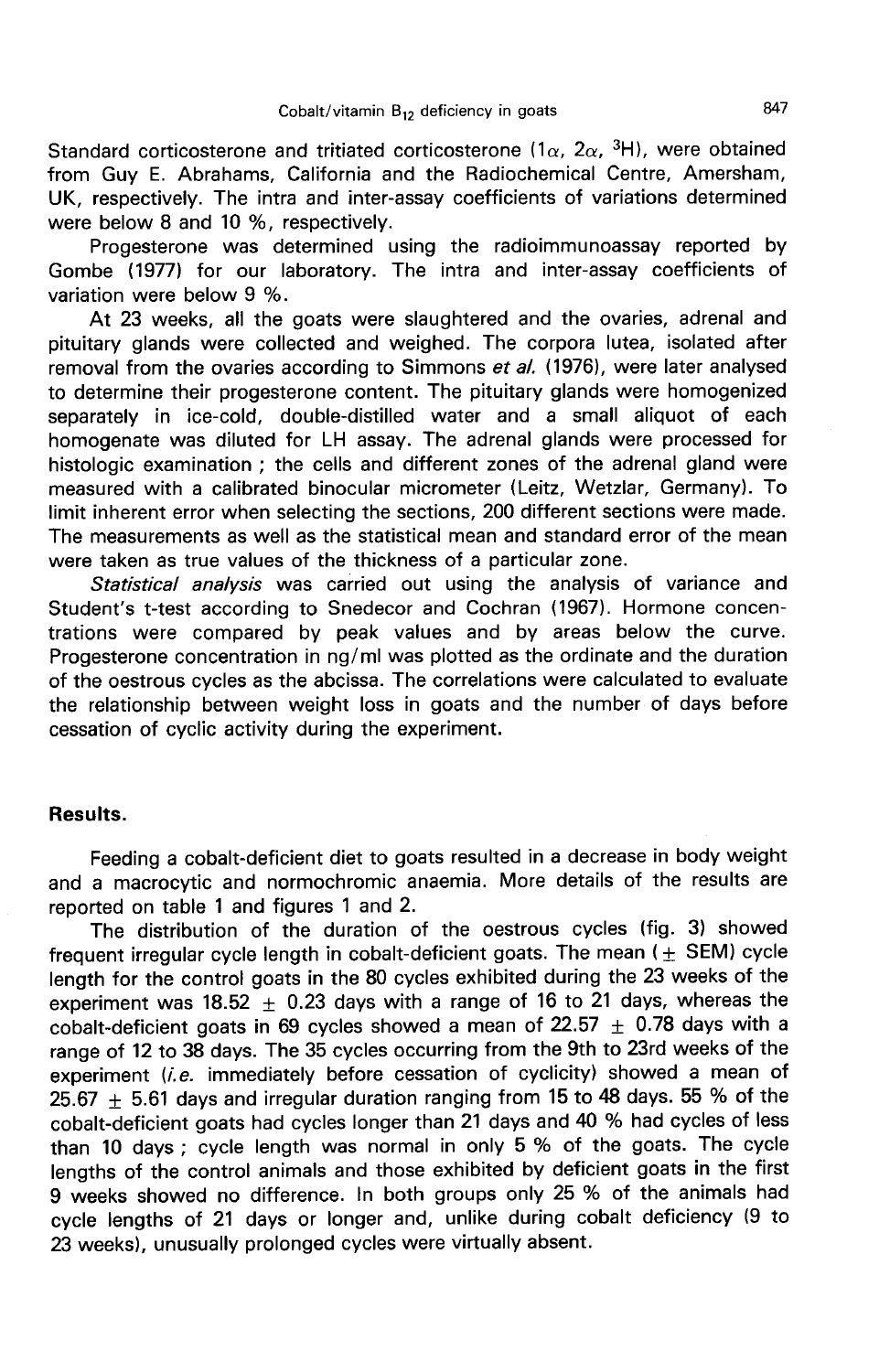#### TABLE 1

Mean ovarian weight, corpus luteum progesterone and adrenal and pituitary aland measurements in control (A) and cobalt-deficient (B) goats (\*).

| Group  | Corpus luteum progesterone<br>$(\mu g/g)$ |             | Cell measurements                     |                                                       |                                     |                                     |  |
|--------|-------------------------------------------|-------------|---------------------------------------|-------------------------------------------------------|-------------------------------------|-------------------------------------|--|
|        |                                           |             |                                       | Adrenal<br>fasciculata and<br>reticularis (mm)        | Adrenal cortex<br>(mm)              | Cytoplasm/<br>Nucleus ratio         |  |
| А<br>в | $65.8 + 1.25$<br>18.6 $\pm$ 0.98a         |             |                                       | $1.30 + 0.15$<br>$1.50 + 0.20a$                       | $1.54 \pm 0.20$<br>$1.85 \pm 0.11a$ | $0.99 + 0.15$<br>$1.44 + 0.15a$     |  |
|        |                                           |             |                                       |                                                       |                                     |                                     |  |
|        |                                           |             | Pituitary gland                       |                                                       |                                     |                                     |  |
|        | Ovary weight (mg)                         | Weight (mg) |                                       | LH concentration<br>(ng $LH/\mu g$ protein extracted) |                                     | LН<br>content $(\mu q)$             |  |
| A<br>в | $17.50 + 65.28$<br>$790.50 + 28.67a$      |             | $295.50 + 25.05$<br>$402.00 + 54.71a$ |                                                       | $5.77 + 1.44$<br>$1.44 + 0.26a$     | $101.18 + 11.00$<br>$46.71 + 4.22a$ |  |

(\*) All values are given as means ( $\pm$  SEM). A = Control goats (n = 10) ; B = Cobalt-deficient goats (n = 10). The superscript signifies  $P < 0.05$ .

Peripheral progesterone concentrations in control goats were low during oestrus. Values between  $0.64 + 0.09$  and  $0.98 + 0.20$  ng/ml were obtained. From days 1 to 4 of this cycle, subsequent progesterone concentration increased, reaching maximal levels between 9 and 14 days (mean between 11 and 13 days) with a mean of 6.81  $+$  0.31 ng/ml. Thereafter, there was an abrupt decline in the concentrations to oestrus values 3 to 1 days before oestrus.

Plasma progesterone concentration showed a similar pattern in cobaltdeficient goats. In the first cycle there was no difference between the two groups, but in the second cycle plasma progesterone concentrations were higher in cobalt-deficient than in control goats. In the third and subsequent oestrous cycles, peak plasma (t-test :  $P < 0.05$ ) progesterone declined to values lower than those of the control goats. The changes in progesterone values were particularly marked in peak values, but little or no change in basal values was noted.

Ovarian weights and corpus luteum progesterone levels were also lower  $(P < 0.05)$  in cobalt-deficient than in control goats, and the values in the former were similar to those of goats which had stopped cycling. This observation was made when progesterone concentration did not exceed 1 ng/ml in the rest of the study. Details on the progesterone values are shown on figure 4.

Corticosteroid concentration during pretreatment and after the onset of treatment did not differ significantly between control and cobalt-deficient goats. However, the latter showed significantly higher ( $P < 0.01$ ) corticosteroid levels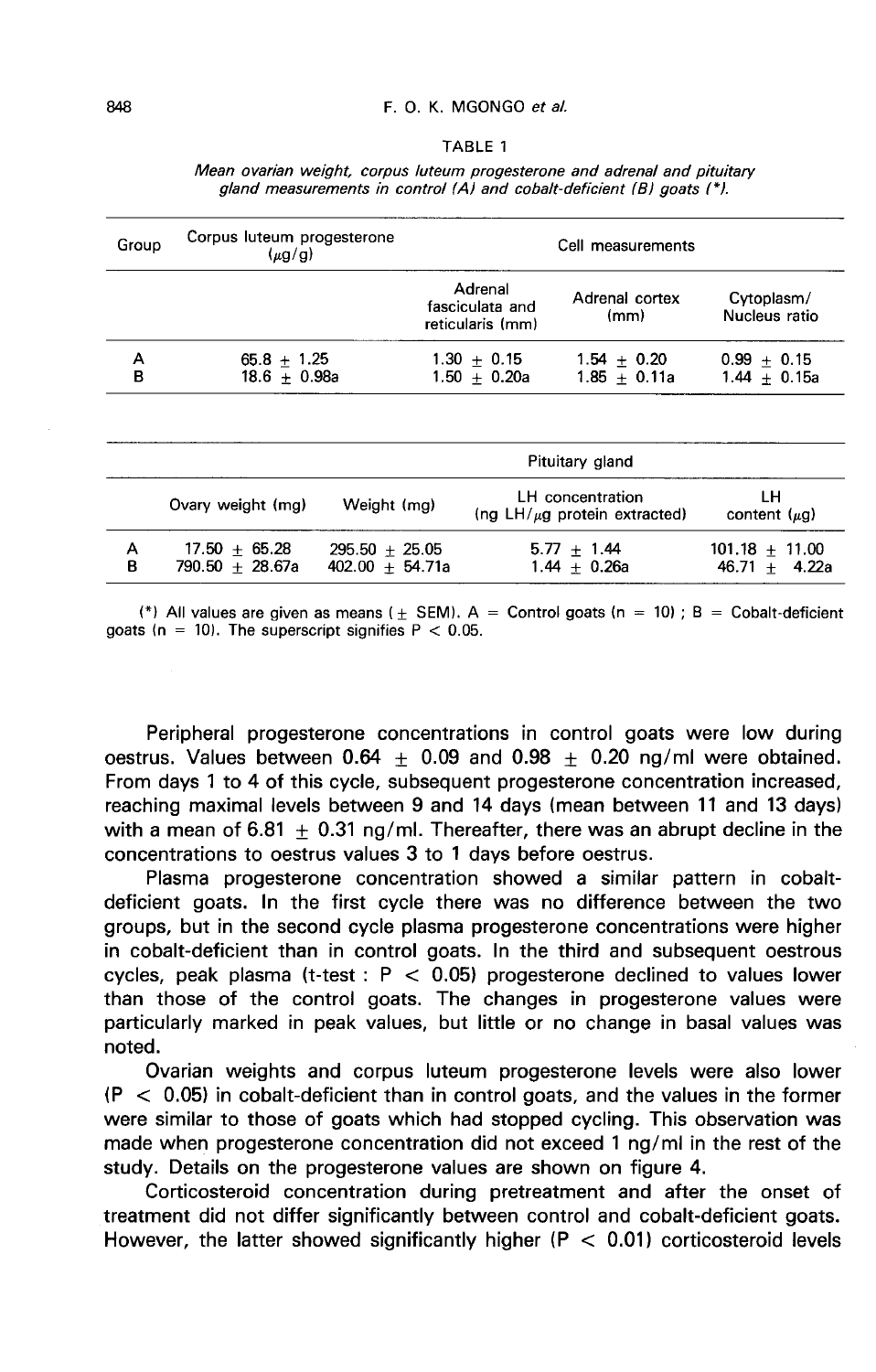

FIG. 1. - Mean plasma haematological values and body weights of control  $(A : n = 10)$  and cobalt-deficient ( $\bullet$  : n = 10) goats.

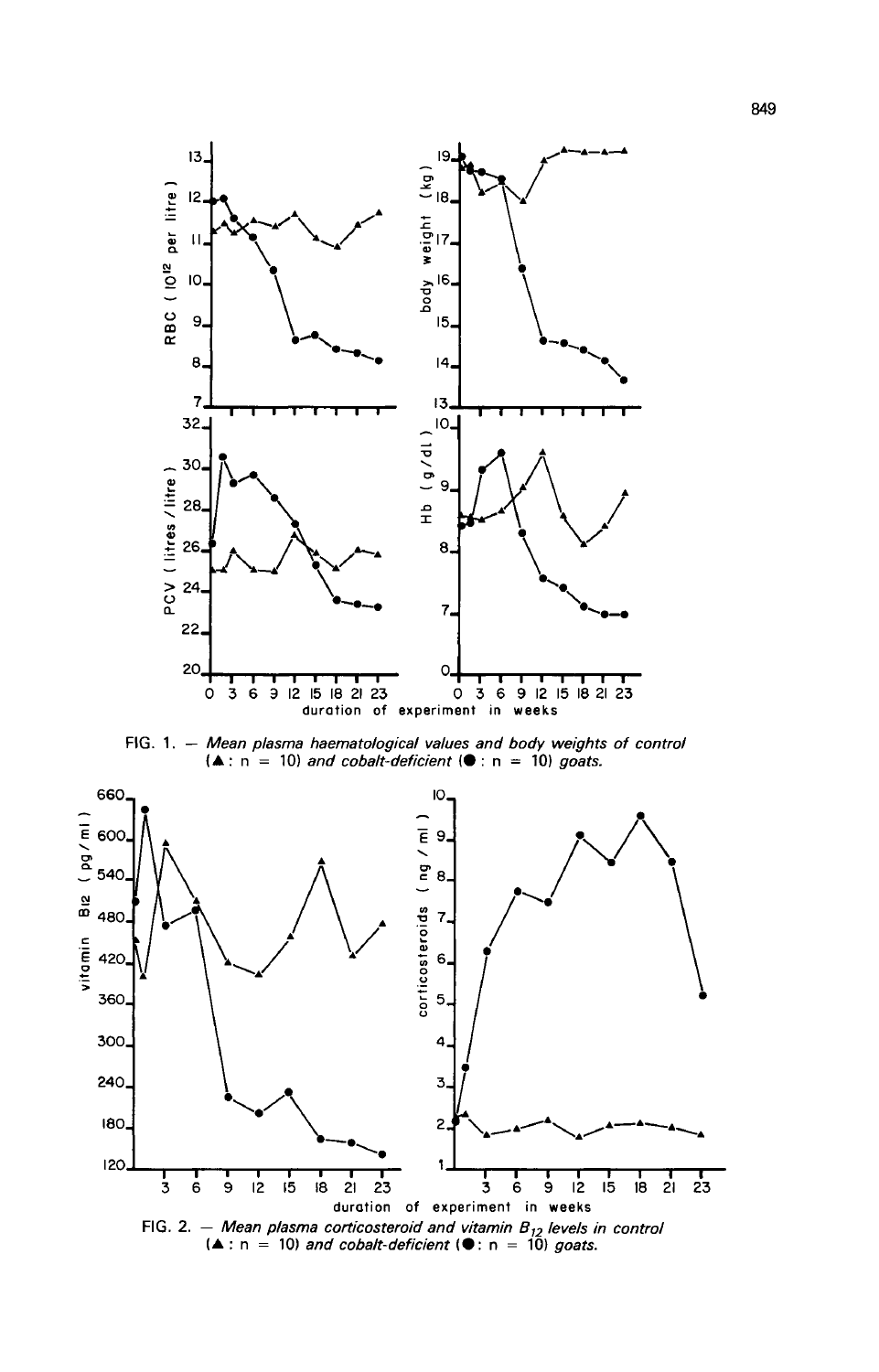

FIG. 3.  $-$  Frequency of oestrous cycle length in goats. (control A,  $n = 10$ ; cobalt-deficient B,  $n = 10$ ).

after the 6th week of treatment. The large standard error of the mean observed in the increase of corticosteroid concentration reveals the wide variation among goats.

The histology of the adrenal cortex showed a marked hypertrophy of the cells in the zona fasciculata and reticularis.

Changes in body weight were more closely correlated with corticosteroid values in control ( $r^2 = 0.47$ ; P < 0.05) than cobalt-deficient ( $r^2 = 0.24$ ;  $P < 0.05$ ) goats. The percentage of weight loss and the number of days before cessation of cyclic activity were also correlated  $(r^2 = 0.65 : P < 0.05)$ .

#### Discussion.

The unexpected findings of this study, *i.e.* that plasma progesterone was lower during the third oestrous cycle in goats receiving a cobalt-deficient diet, are consistent with those reported in cattle by Donaldson et al. (1970), Hill et al. (1970), Gombe and Hansel (1973) and Beal et al. (1978) following energy, protein, or total nutrient restriction. However, only a few data are available on the biphasic pattern consisting of initial increases in plasma progesterone before decreases in the subsequent cycles (Wagner et al., 1972; Dunn et al., 1974). There is thus a remarkable similarity between the progesterone profile following cobalt (vitamin  $B_{12}$ ) deficiency and that after restricted food intake. It is our contention that the mode of action of both parameters is the same, namely, that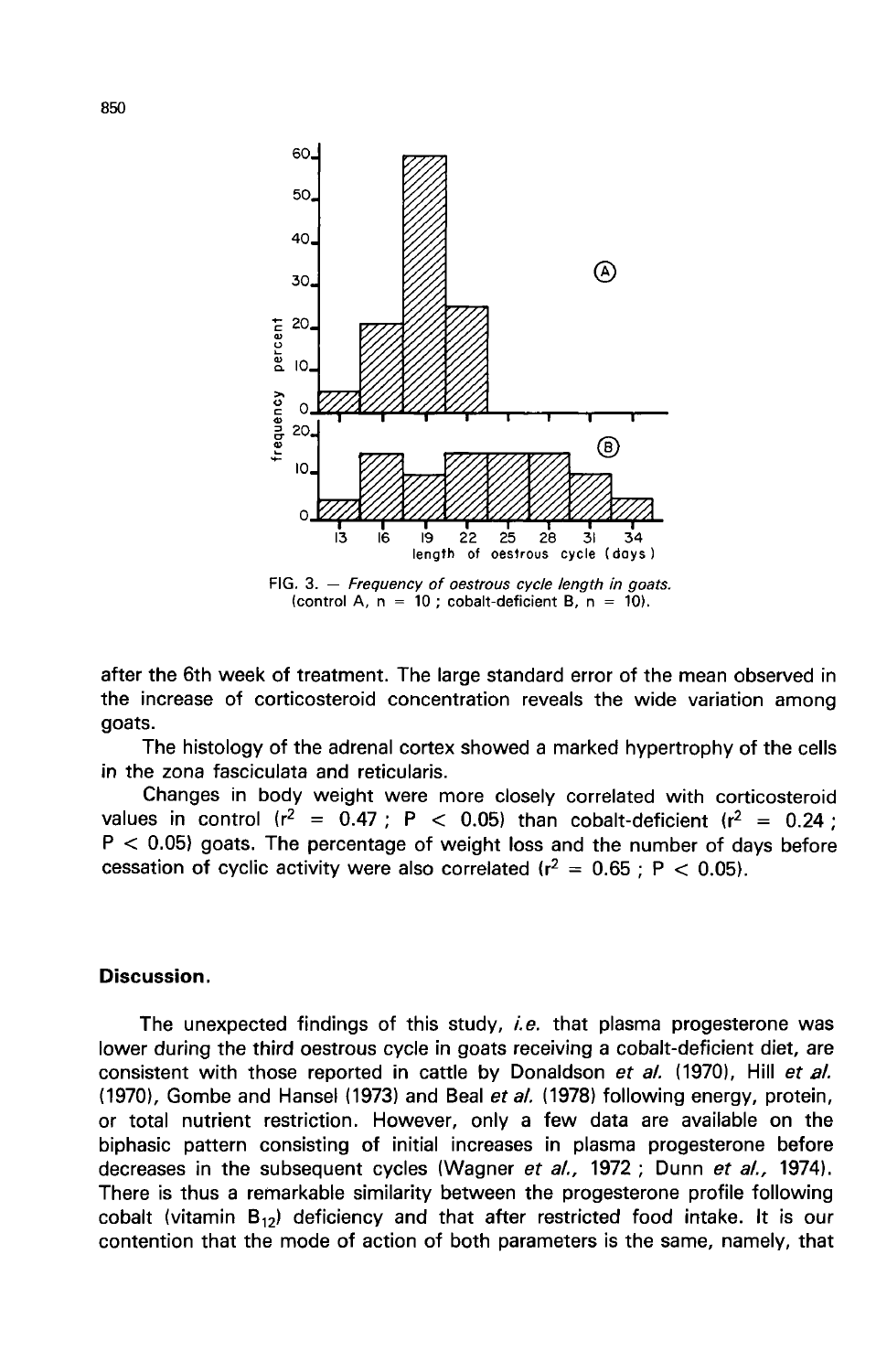

FIG. 4. - Mean plasma progesterone concentrations in control  $(A : n = 10)$ and cobalt-deficient  $(①: n = 10)$  goats during cycles 1, 2, 3 and 4.

the effect of cobalt/vitamin  $B_{12}$  deficiency is that of chronic malnutrition. These results indicate that a slowly-induced nutritional stress, as that caused in the present study, leads to a biphasic pattern in progesterone concentration, and that acute or severe nutritional effect might only be responsible for the monophasic decreases in peripheral hormones. These statements must be confirmed by further research because some investigators have been unable to obtain the same results in repeated experiments, indicating a multifactor involvement (Apgar et al., 1975 ; Beal et al., 1978 ; Imakawa et al., 1983).

In this study, the corticosteroid levels in control goats were similar to those reported for normal goats (2-3 ng/ml), whereas cobalt-deficient goats had fourfold higher concentrations similar to the levels observed at parturition in normal goats. However, the duration of corticosteroid elevation was more prolonged (Van Rensburg, 1971 ; First, 1979 ; Mgongo et al., 1983). The hypertrophy of the adrenal cortex and higher concentrations of plasma corticosteroids are consistent with stress, in the present case due to cobalt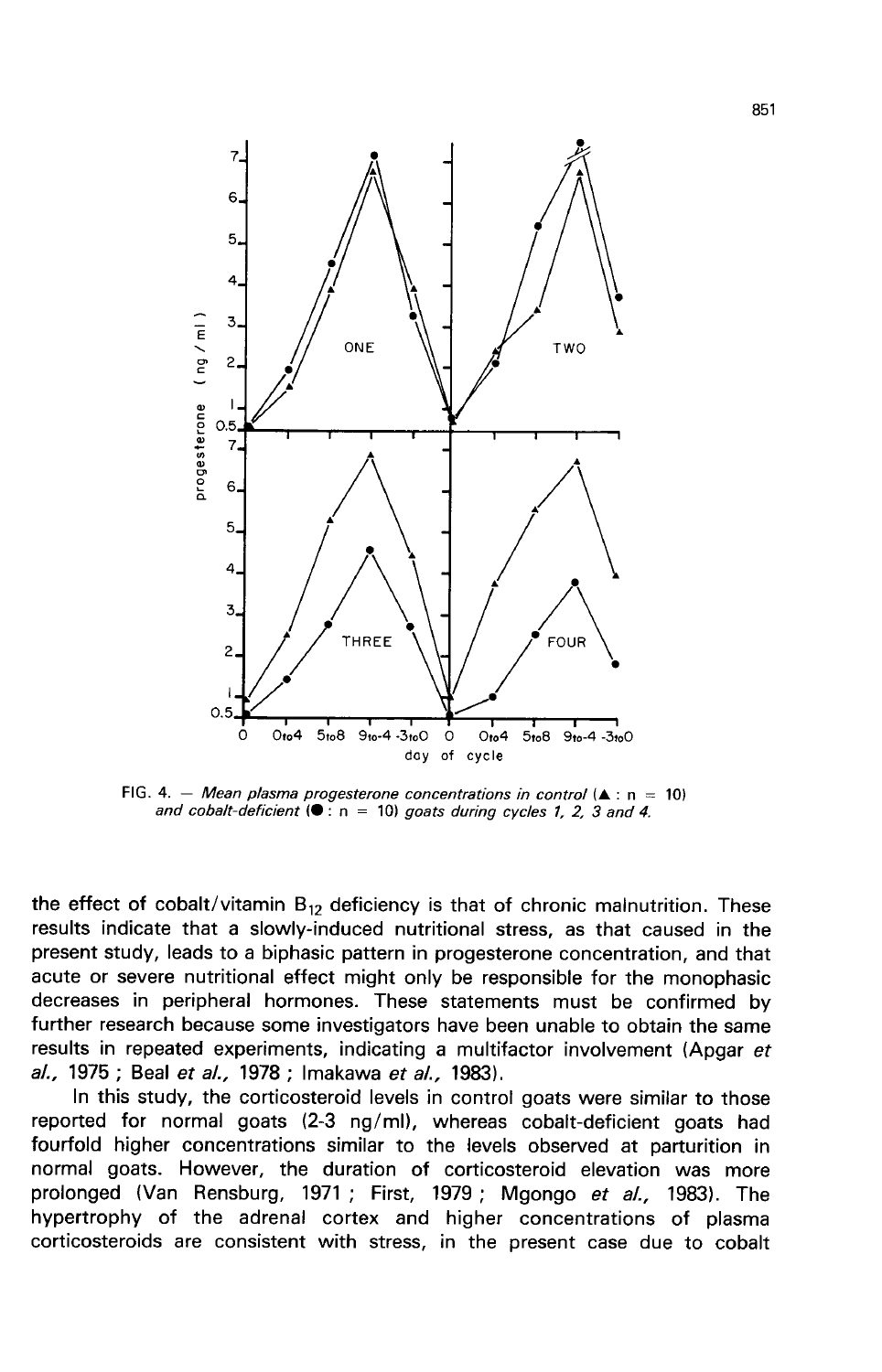deficiency (Braden and Moule, 1964 ; Stott and Thomas, 1971 ; Moberg, 1976). Malnutrition or other forms of stress may cause the activity of the pituitary gland (indicated by changes in pituitary LH in this study) and the adrenal cortex to increase because of hypothalamic stress due to altered neuroendocrinology (Deaver and Dailey, 1983). Although the precise way in which corticosteroids influence reproduction is unknown (MacDiarmid, 1983), their moderating effect on levels of LH and progesterone has been reported (Tomasgard, 1976 ; First, 1979 ; Matteri and Moberg, 1982 ; Wagner and Li, 1983). Corticosteroids play a role in reproduction partly by their significant depression of circulating levels of gonadotrophins and of corpus luteum function and by the release of luteolytic substances (Tomasgard, 1976 ; Da Rosa, 1979). The biphasic pattern of progesterone in this study presumably originated from either over-production of the adrenal cortex or increased production of progesterone, and the decreases were due to the moderating effects of LH and the suppressing effects of corticosteroids on the corpus luteum (Matteri and Moberg, 1982). Subsequently, plasma corticosteroid levels declined from week 14 of our study, signifying that, as the cobalt deficiency progressed, the goats re-adjusted to stress.

Our results also suggest that there may be a transitory period during which the endocrinological factors are not regularly controlled. This would result in irregular oestrous cycles involving both longer and shorter cycles before the cessation of oestrus cyclicity. During this transitory period, progesterone concentrations are low, and the persistence of these low levels would indicate that the feedback mechanisms affected by progesterone have been altered (Yen, 1977).

During this same period, corticosteroid concentrations are constantly high and LH concentrations probably low. A similar situation was reported in cattle (Gombe and Hansel, 1973; Imakawa et al., 1983). If our supposition is true, it confirms the suggestion of Imakawa et al. (1983) and Camp et al. (1983) that the endocrinological mechanisms in cattle leading to the development of a corpus luteum for the subsequent cycle fail before the cessation of cyclicity. The absence of normal corpus luteum activity and the altered endocrinological mechanisms in the goats of the present study could therefore explain the prolonged length of the oestrous cycle.

However, in our study, contrary to results obtained by Imakawa et al. (1983), oestrous cycle lengths, body weights and progesterone concentrations during the oestrous cycle prior to cessation of cyclic activity appear to be related to the onset of anoestrous.

> Recu en novembre 1983. Accepté en juin 1984.

Résumé. Déficience en cobalt et vitamine  $B_{12}$  chez la chèvre. Assimilation à un stress. Retentissement sur les activités ovariennes et cortico-surrénaliennes.

Une carence en vitamine B<sub>12</sub> a été provoquée chez 20 chèvres âgées de 18 à 24 mois, en leur distribuant un régime apportant 885 g de nutriments digestibles totaux et 54 g de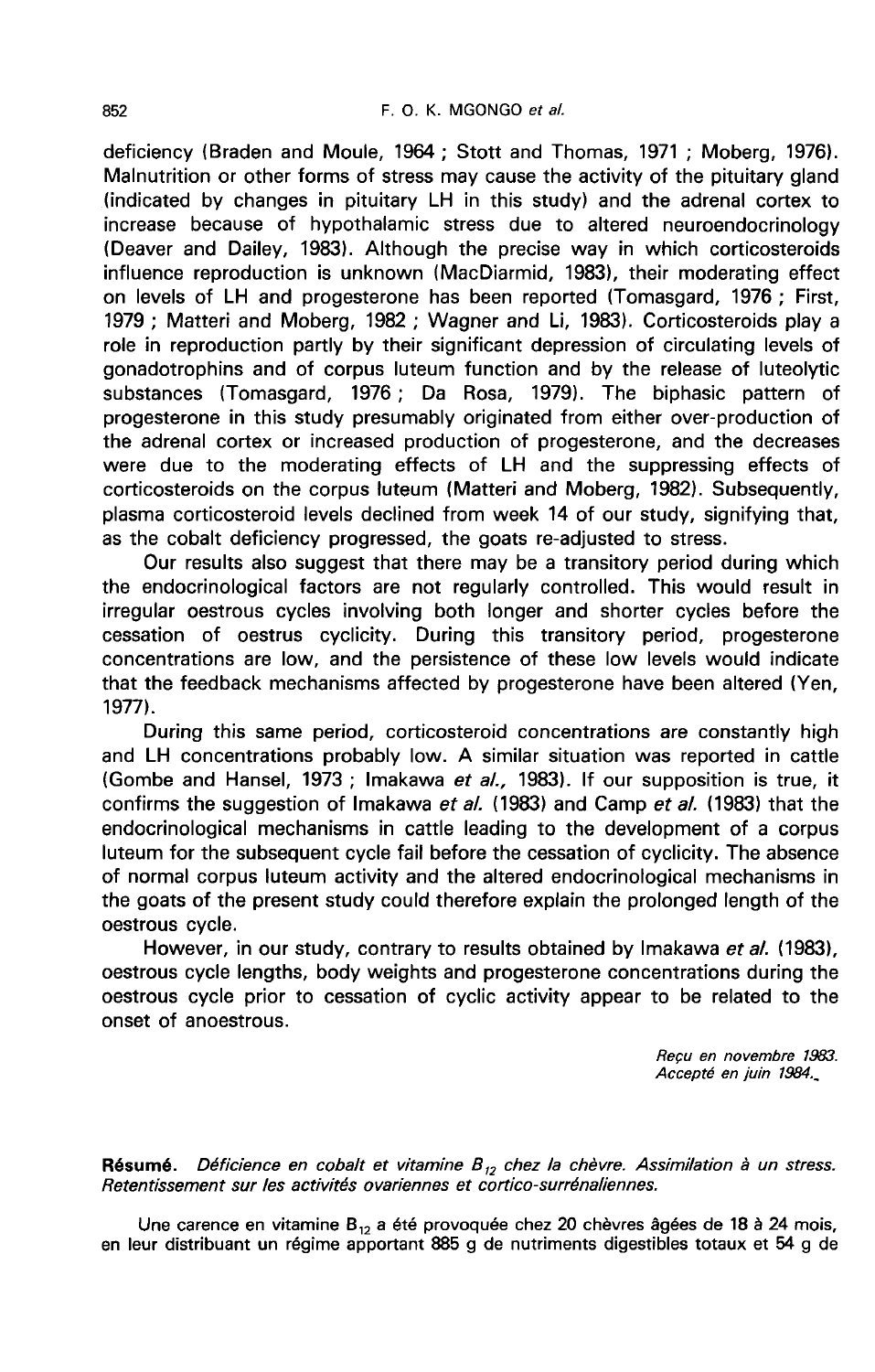protéines digestibles par chèvre et par jour, mais carencé en cobalt. Le but de ce travail était de déterminer l'effet d'un développement progressif d'une carence en cobalt sur les activités ovariennes et corticosurrénaliennes. Chaque jour de l'expérience, du sang fut prélevé pour les examens hématologiques et le dosage de la progestérone et des corticostéroïdes. A la 23e semaine, les corticosurrénales furent prélevées pour des examens histologiques, l'hypophyse pour le dosage de la LH et les corps jaunes pour la détermination des concentrations en progestérone. Les oestrus furent contrôlés régulièrement avec un bouc bout-en-train. Les résultats montrèrent l'irrégularité des cycles sexuels lors de carence en cobalt (18,5  $\pm$  0,3 jours, écarts : 16 à 21 jours pour les témoins, contre 22,6  $\pm$  0,8 jours, écarts 12 à 38, pour les animaux carencés). L'anémie macrocytique et normochromique se développe avec de faibles teneurs sériques en vitamine  $B_{12}$ . La sécrétion de progestérone fut prolongée, mais diminua au cours du 3<sup>e</sup> cycle et des cycles suivants chez les animaux carencés. Les niveaux de corticostéroïdes plasmatiques furent constamment élevés chez les chèvres déficientes en cobalt par rapport aux témoins. Les concentrations hypophysaires de LH furent basses chez les animaux carencés. Il est suggéré qu'un système de contrôle endocrinien perturbé est responsable des cycles irréguliers, sa localisalisation vraisemblable étant au niveau hypothalamo-hypophysaire.

#### References

- APGAR J., ASPROS D:, HIXON J. E., SAATMAN R. R., HANSEL W., 1975. Effect of restricted feed intake on the sensitivity of the bovine CL to LH in vitro. J. anim. Sci., 41, 1120-1123. AOAC, 1970. Official methods of analysis of the association of official analytical chemists.
- Edt. by HORWITZ W., 11th Edt. AOAC Benjamin Franklin Station, Washington. BASSETT J. M., HINKS N. T., 1969. Microdetermination of corticosteroids in ovine peripheral
- plasma : effect of venipuncture, corticotrophin, insulin and glucose. J. Endocr., 44, 387-403. BEAL W. E., SHORT R. E., STAIGMILLER R. B., BELLOWS R. B., KALTENBACH C. C., DUNN T. G., 1978. Influence of dietary energy intake on bovine pituitary and luteal

function. J. anim. Sci., 46, 180-188.

- BOONE W. R., HILL J. R., KENNEDY S. W., HENRICKS D. M., 1975. Influence of nutrition on reproduction in the ewe with special emphasis on progesterone concentration. Theriogenology, 3, 140-151.
- BRADEN A. W. H., MOULE G. R., 1964. Effects of stress on ovarian morphology and oestrous cycles in ewes. Austr. J. agric. Res., 15, 937-949.
- cycles in ewes. *Austr. J. agric. Hes.*, 15, 337-343.<br>CAMP J. C., WILDT D. E., HOWARD R. K., STUART L., D., CHAKRABORTY P. K., 1983.<br>Biol. Reprod., 28, 673-681.<br>DA ROSA G. O. 1979. Effect of adrenocorticorpic bormone or by Ovarian activity during normal and abnormal length oestrous cycles in the goat.<br>Biol. Reprod., 28, 673-681.
- DA ROSA G. 0., 1979. Effect of adrenocorticotropic hormone or hydrocortisone on corpus luteum function in heifers. Diss. Abst. intern., 39B, 3183 No. 7900176.
- DEAVER D. R., DAILEY R. A., 1983. Effects of dopamine and serotonin on concentration of luteinizing hormone and estradiol-17B in plasma of cycling ewes. Biol. Reprod., 28, 870-877.
- DONALDSON L. E., BASSETT J. M., THORBURN G. D., 1970. Peripheral plasma progesterone concentration of cows during puberty, oestrous cycles, pregnancy and lactation, and the effect of undernutrition or exogenous oxytocin on progesterone concentration. Endocrinology, 48, 599-614.
- DUNN T. G., RONE J., KALTENBACH C. C., VAN DER WALT L. A., RILEY M. L., AKBAR A. M., 1974. Hormone changes during underfeeding of beef cows. J. anim. Sci., 39, 206 (Abstr.).
- FIRST N. L., 1979. Mechanisms controlling parturition in farm animals. Anim. Reprod. BARC Symposium No. 3, Ed. H. Hawk, Allanheld, Osman, Montclair, pp. 215-257.
- GOMBE S., 1977. Salivary and plasma progesterone and oestrogen during the menstrual cycle and pregnancy. East Afr. Med. J., 54, 466-479.

Reproduction, Nutrition, Développement, nº 6, 1984. - 4.